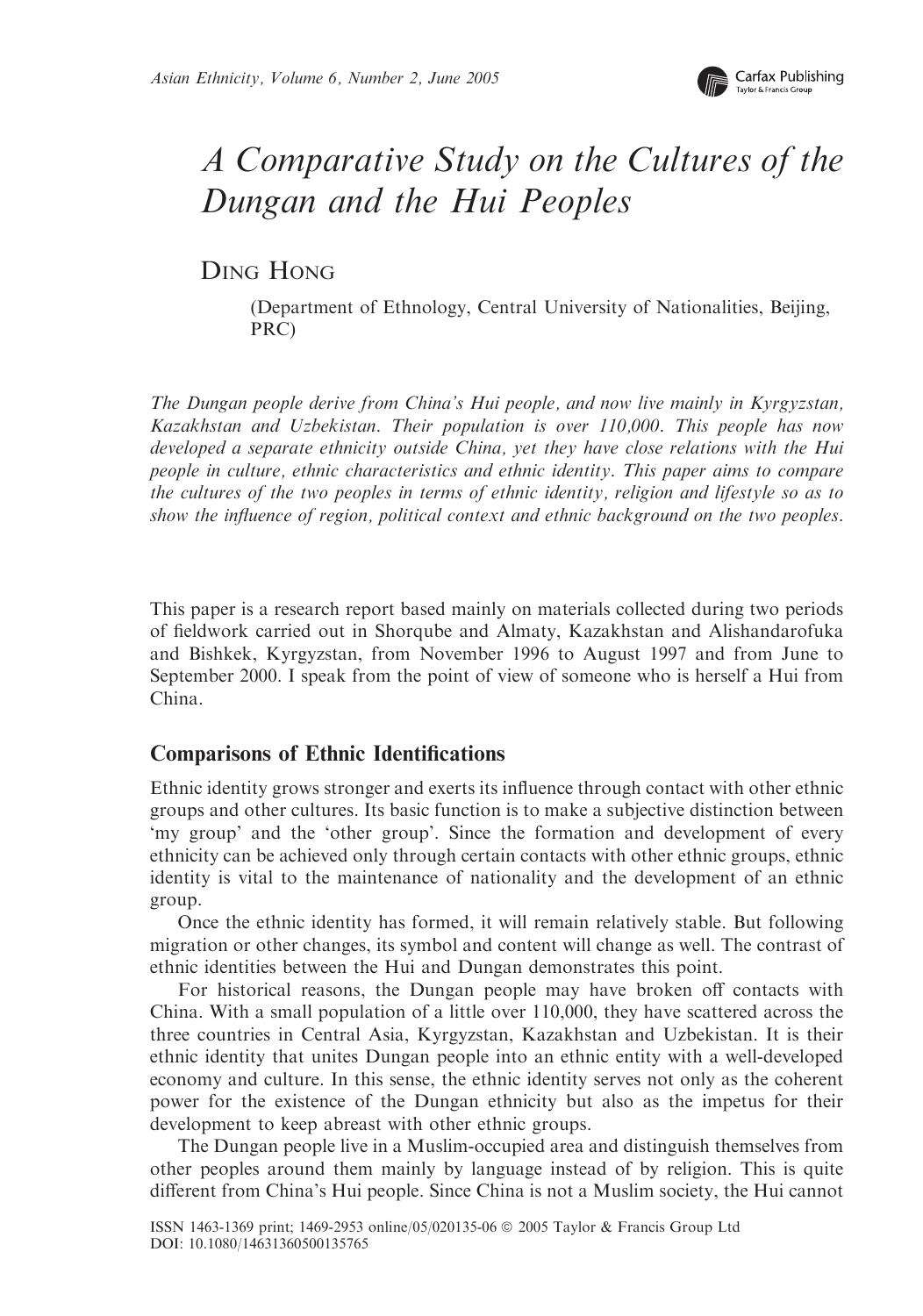distinguish themselves from the peoples around in terms of language, lifestyle and costume, and even their ideology and value system are nurtured by the Han culture in some way. In this sense, Hui people cannot exist as a separate ethnicity without using Islam as their spiritual sustenance.

Historically speaking, Islam has been a common cultural foundation for the Hui people. To them, religious emotion is inseparable from ethnic feelings, because Islam is not only the dominant power in their spiritual world that serves as the main channel for them to communicate with each other but also functions as the guide for their secular life and originates the unique customs of their own. These unique customs are an important part of the cultural differences between the Hui people and other ethnic group (mainly the Han group). That is why previous ruling classes, who adopted a discriminatory policy, always targeted these unique customs of the Hui people. Such acts hurt the ethnic feelings of the Hui people and pushed them to attach special importance to the customs and conventions of Islam by considering it as the most important of their ethnic symbols. Therefore, the different effects that Islam has exerted on the ethnic identity of Dungan and Hui people are the result of the different social environments that surround them.

It is worth noticing that the Dungan have adopted some traditional Han cultural elements, such as the dragon. In the training schools of martial arts (wushu) run by the Dungan people, there are always pictures of flying dragons painted on the front walls, symbolising the development and progress of the school. Even in the early architecture of mosques, such as the Perrovarsk Mosque built at the beginning of the twentieth century, the Dungan people carved dragons on the outside walls.

This phenomenon can be partly explained by the fact that the Hui culture is deeply indebted to the Han culture, and Dungan people have inherited these elements and made them part of the legacy of their own culture. But what deserves more attention is that the Dungan people incorporate many elements of the Han culture into their life, identify these elements as their traditional cultural heritage, and use these elements to distinguish them from other Muslim groups around. The traditional folklores popular among the Dungan people, for example, are largely borrowed from the Chinese folk literature, such as 'the tales of Meng Jiang', 'the stories of the Three Kingdoms' and 'the legends of the Tang monk's acquisition of scriptures'.

Also, some of the customs of the Dungan people can trace their origins to Han culture. Whenever there is a drought, they will pray for rain. In certain Dungan villages, there have been rituals that see the whole village sharing the cost of the cattle and sheep, sacrificing the heads of the animals to the 'dragon head' and praying for rain, while the Imam would be invited to recite verses from the Koran. The Dungan also regard the cheongsam as their ethnic costume and the royal style of court dance of the Qing dynasty (1644 – 1911) as their ethnic dancing style. So it is not surprising that other ethnic groups around them regard their culture as a window of knowledge of Chinese culture. The Dungan people do not confine their sense of identity just to the Hui people but also have a sense of consciousness of belonging to the 'Chinese people' more generally. This transcendence of the ethnic identity also exists among other groups of Chinese emigrants in foreign countries.

### Comparisons in Religious Development

The Dungan people have developed their Islamic practices on the basis of the relationship between the Hui people and their religion. Unlike China, where the Hui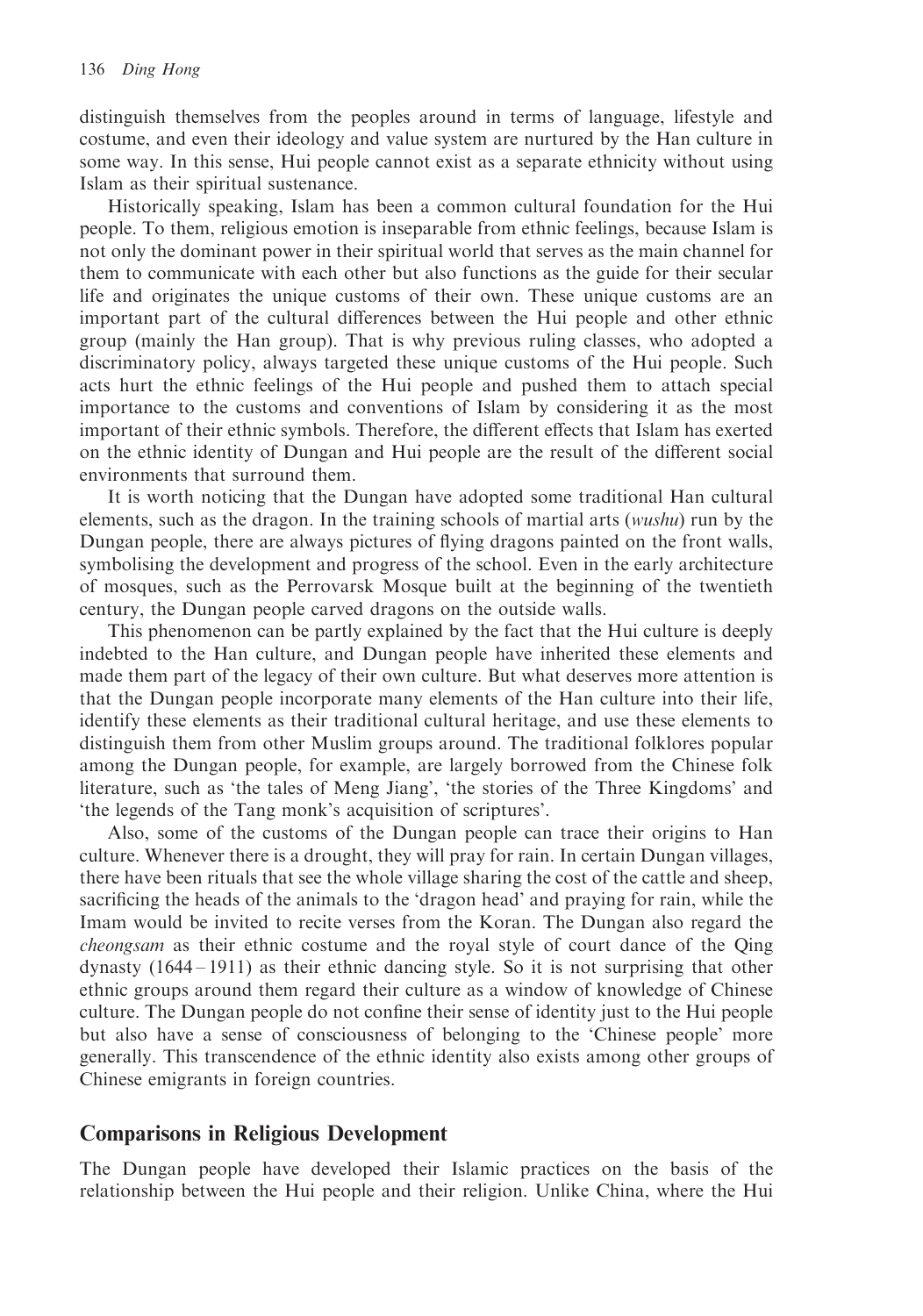people have lived, the Central Asian countries that are home to the Dungan people have a long Islamic history. Yet the influence of Islam is not strong among the local ethnic groups such as the Kyrgyz and Kazaks. The fact that these Muslims are nomadic or semi-nomadic makes it difficult for them to set up mosques. Sometimes, when people come back late after a day of herding, they perform rituals facing west on the grasslands. It is with simple and appropriate forms of this kind that the herdsmen incorporate Islamic culture into the domain of their daily life.

In the long history of Islam in China, the Hui people have always held that the religious cultivation and rituals are vital to maintaining the purity of the Islamic faith, so Muslims are required to follow strictly the basic creeds and rituals of Islam. Since China's Hui people are mainly agriculturalists and lead a comparatively stable life, it is easier for them to meet these requirements. For this reason, when China's Hui people first moved westward to Central Asia, they always built mosques after they had settled down. The Hui living patterns build on a mosque-based community model, that is, every household is subordinated to a mosque, which requires people to follow the disciplines and canons of Islam strictly. The mosque is not only for the people to perform religious rituals but also for Muslims of a common mosque-based community to discuss important issues, get together and share information.

Because of their poor living conditions, the Dungan people first built their mosques in a rather crude style, which could scarcely meet their need to perform the Muslim rituals. When their living standards improved, they took greater aesthetic interest in the architecture of the mosques and made great efforts to preserve the Chinese architectural style. It is for this reason that the Perrovarsk Mosque, built in 1910 and preserved to the present, has been hailed as a miracle in the history of Dungan architecture and is even highly valued by other Central Asians. At present, it is under the protection of the Kyrgyzstan government as an important culture relic.

During their early life in Central Asia, the Dungan people mainly adopted the traditional Maddras educational system which trained religious scholars and disseminated religious knowledge. It was Muslims coming from the west who first introduced this kind of education into China after the middle period of the Ming Dynasty. Because many famous Hui scholars, such as Hu Dengzhou promoted it, it became more widespread throughout China, and finally became regarded as the educational system of the Hui people.

During the late years of the Qing Dynasty (late nineteenth and early twentieth centuries), Hui people who migrated westward introduced this educational system into Central Asia. Similar to the Maddras education of the Hui people, the religious schools of the Dungan people in Central Asia initially also adopted the system of transliterating Chinese characters into Arabic script called xiaojing, using the northwestern dialect of China. To some degree this xiaojing contributes to the formation of the Dungan language, since the initial Dungan language adopted the Arabic letters.

The Maddras schools have been indispensable in enhancing the comment sense of ethnicity of the Hui people in China and helped them to reject assimilation and maintain the fundamental faith in Islam. On the one hand, the schools are due to racial discrimination and oppression by the local governments; but on the other hand, they also reflect the emotional demands of the people to preserve the special features of their ethnic culture. When the Hui people migrated westward to Central Asia, they continued to look upon the Maddras education as a way of preserving and popularising Islamic knowledge among Dungang youth and of offsetting the influence of Russian and other forms of education.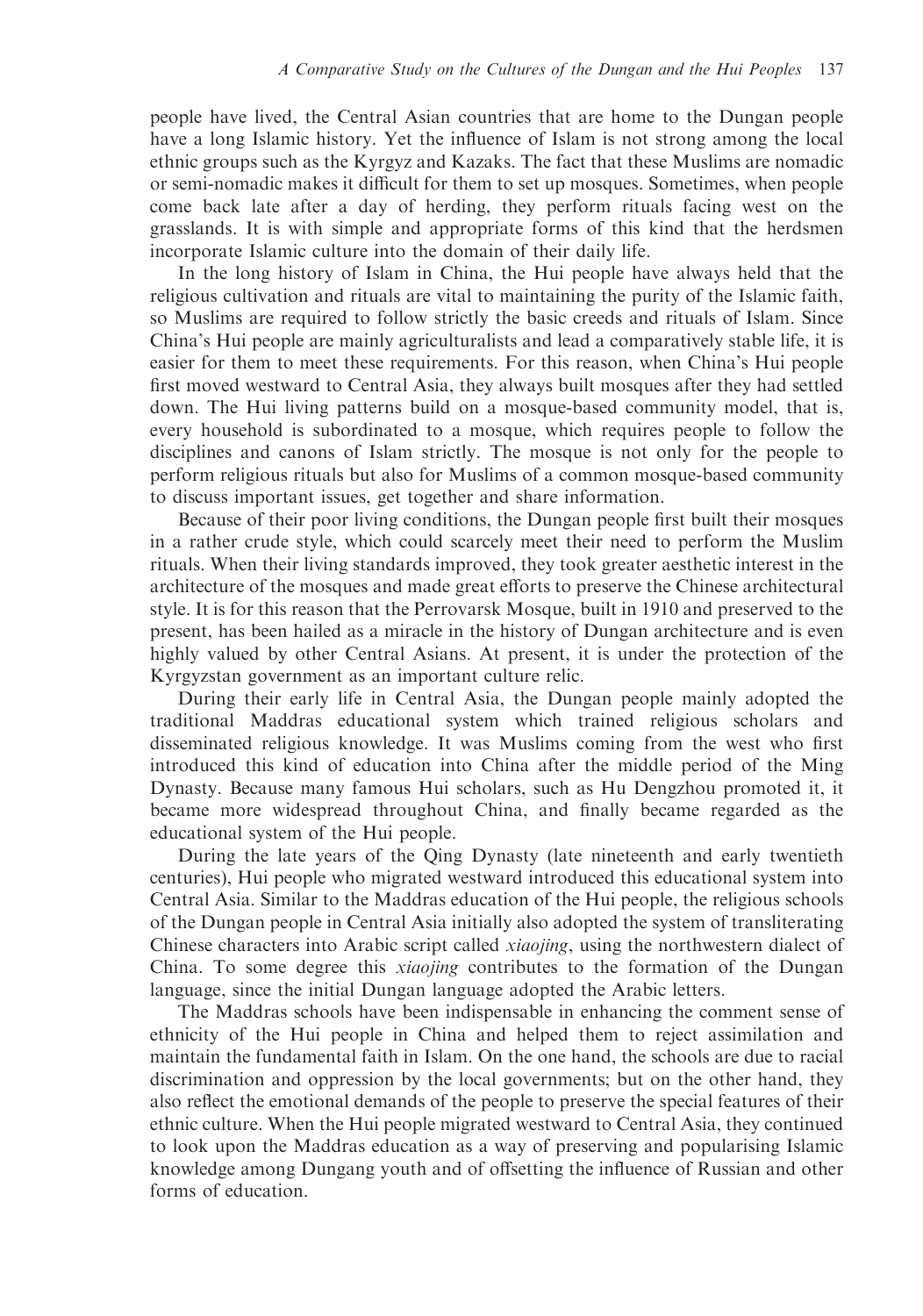As a result, the Dungan people's belief in Islam has been passed on from generation to generation. The Maddras education system has continued to produce generations of clergy, scripture instructors and religious scholars. But the Maddras education is mainly concerned with learning, Arabic language and Islamic teachings, so it can hardly keep pace with social development, a failing that the Hui people felt keenly when they first moved westward and settled down in Central Asia.

At that time, the biggest problem was to find a language through which they could communicate with the local people, and religious education could not provide any solution. So learning Russian and other ethnic languages appeared to be the most urgent task. Actually, the conflict between religious education and learning of other ethnic languages was nothing new since, during the ethnogenesis of the Hui people, Chinese had been chosen as the common language. Such a choice was partly for the sake of communication between the different tribes that made up the Hui people, but it was also made in order to adapt to the peculiar living environment in which Han culture predominated. But the educational system in which the main concerns are learning about Islam in Arabic and Persian had existed for hundreds of years and gradually become an important educational form for the Hui people, so that those Huis who had been educated in the Mosque school from an early age could only speak but not read or write Chinese.

But since the Dungans learned the Arabic alphabets through the Maddras education, they developed a new writing system for communication that used Arabic letters to transliterate Chinese, namely xiaojing. When the teachers were giving lectures, they would use Chinese to interpret the scriptures in Arabic and Persian, but would also intersperse an abundance of Arabic and Persian vocabulary through their comments. Gradually what developed was a jargon composed of Arabic, Persian and Chinese, which the Hui people commonly call the Maddras language. The invention of *xiaojing* and Maddras language had positive effects on communication among the Hui people, but was harmful to intercommunications between them and other ethnic groups in China.

So it became necessary to reform the Hui people's education system in order that they could keep pace with the progress of Chinese society. The result was the 'new style of education' that arose in the early twentieth century. Similar reform was also necessary for the Dungan people. But since they lived in Central Asia among the Turkish ethnic groups, it was not enough for them to master only Chinese; Russian has also gradually become the 'international language' in the region. For the sake of their own survival and development, they had to learn Russian and Turkish in all their dealings with other ethnic groups, for example, so as to master scientific and cultural knowledge. However, some of the high-ranking members of the clergy remained unconvinced of the need of language reform and even discouraged the masses from learning Russian, asking young people to learn to read the scriptures in the mosques instead of accepting education in the official schools. To some degree, this phenomenon has hindered the development of the Dungan people.

## Comparisons in the Means of Livelihood

Judging by their social and economic activities as they first moved into Central Asia, the Dungan people are the emissaries of Chinese culture, who not only introduced China's advanced farming technology into the area but also brought with them the spirit of hard work and the astute, flexible way of life of the Hui people. Although the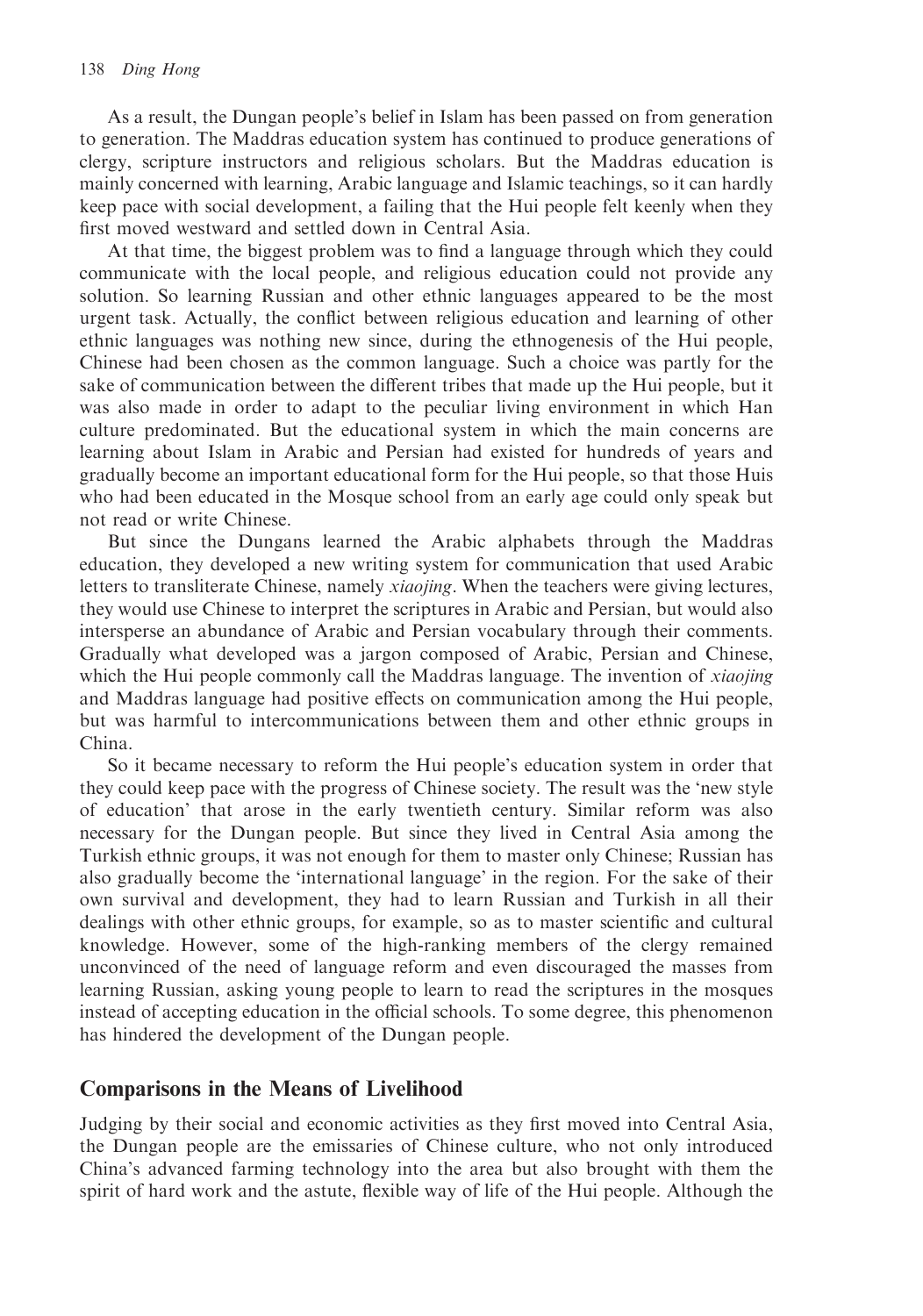Hui people originate in China, they have their own peculiarities compared with other ethnic groups living in China. The Hui people have made contributions to China in such areas as farming and herding patterns in the frontiers, with their vast areas and few inhabitants, and the irrigation and water conservation projects in the northwest and Yunnan. It is through their hard work that they have struck deep roots in Chinese society and lent new colour to the Chinese lands. In Central Asia, the Dungan people have made full use of their advantages in agriculture and learned from other nationalities to offset their weaknesses. In Central Asia, where the nomadic life predominates, they have turned grasslands into fertile lands and dug irrigation canals.

In addition, the Hui people hold the belief that one cannot become wealthy without doing business. This has its historical origin as early as the Tang  $(618-907)$  and Song (960 – 1279) dynasties, with Hui people doing business both along the famous Silk Road and the Spice Road that connected China and the Middle East. The forefathers of the Hui people, the Muslim foreigners, were active both on land and sea. The business activities of the Hui forefathers in the Tang and Song Dynasties bridged the communication gap between Eastern and Western cultures, enhanced the relationship between the frontiers and the inland areas and contributed to the prosperity of the cities along the road.

This strong Hui tradition of excellence in business became a distinctive aspect of their life in China. The Yuan Dynasty not only witnessed the development and popularisation of the Hui people's commercial economy but also laid the foundation for stronger economic activity. What is more, since they had taken up residence throughout the country, their business also spread to all the parts of China. During the early stages of the Ming Dynasty, the Hui ethnic group came into being in China and commercial activities became more popular among them. The Hui enlarged the scope of commercial activities in the Qing Dynasty.

Later, when the Hui moved westward, they brought their business skills to Central Asia. They promoted the relationship between the frontier and the inland by travelling to Qinghai, Tibet and Mongolia and carrying out commercial activities there. The Dungan people also transported modern industrial products to the mountainous areas of Kyrgyzstan and the nomadic areas of Kazakhstan. Such activities have helped them contribute to economic cooperation not only within the Central Asia regions but also between Central Asia and Eastern Europe, as well as between Central Asia and China.

#### The Significance of the Comparisons

Hui culture has preserved its unique features under the strong influence of Chinese culture. As carriers of Hui culture, the Dungan people live within the Islamic societies of Central Asia a long way from the influence of Chinese traditional culture. However, Chinese cultural elements have not lessened in Dungan society, nor have the local peoples of Central Asia assimilated the Dungan, even though they belong to the same Muslim community.

Yet because they live in Central Asia, it did not take the Hui long to adopt some of the clothes of the surrounding peoples, such as the Tunisian daban (a costume for Turkish people), the Kyrgyzstan robe and colourful scarves. But what is important for them is not so much adaptation but the preservation and highlighting of the unique features of their own ethnic culture. It is very clear that it is Chinese cultural elements that differentiate them from the surrounding Muslims. During their process of adaptation, they have preserved the Chinese language, living style and architectural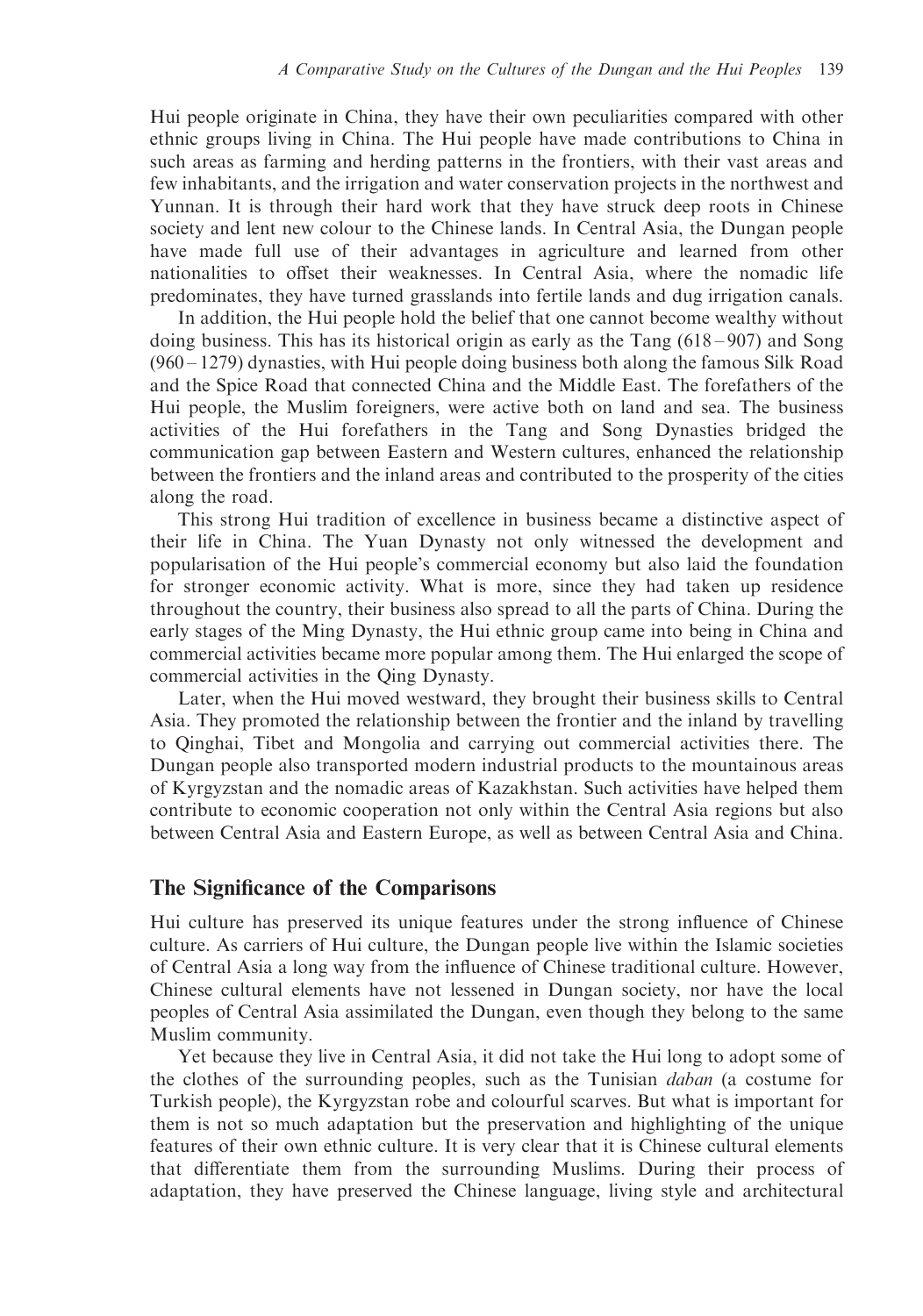style. They have strengthened their spiritual sustenance in Islam, but they also differ from the local people in the styles of their houses and mosque architecture.

The Dungan people have different 'identification symbols' from Chinese Huis. In China, the white cap differentiates the Huis from the Han Chinese. But in Central Asia, this kind of cap is very common among Muslim people with only some very small differences in style and colour. So the white cap is not a marker for the Dungan people. They highlight their distinctiveness through the *cheongsam* as their ethnic costume.

The Dungan people have a much shorter history than the Hui, whose culture is a combination of Islamic and Chinese traditional cultures. The Dungan have absorbed Hui morality, value systems, costumes and living style. They have also absorbed elements from other Central Asian and Russian cultures and also developed their own modern culture. The Dungan culture is clearly an example showing that different socioeconomic environments can produce different ethnic cultures.